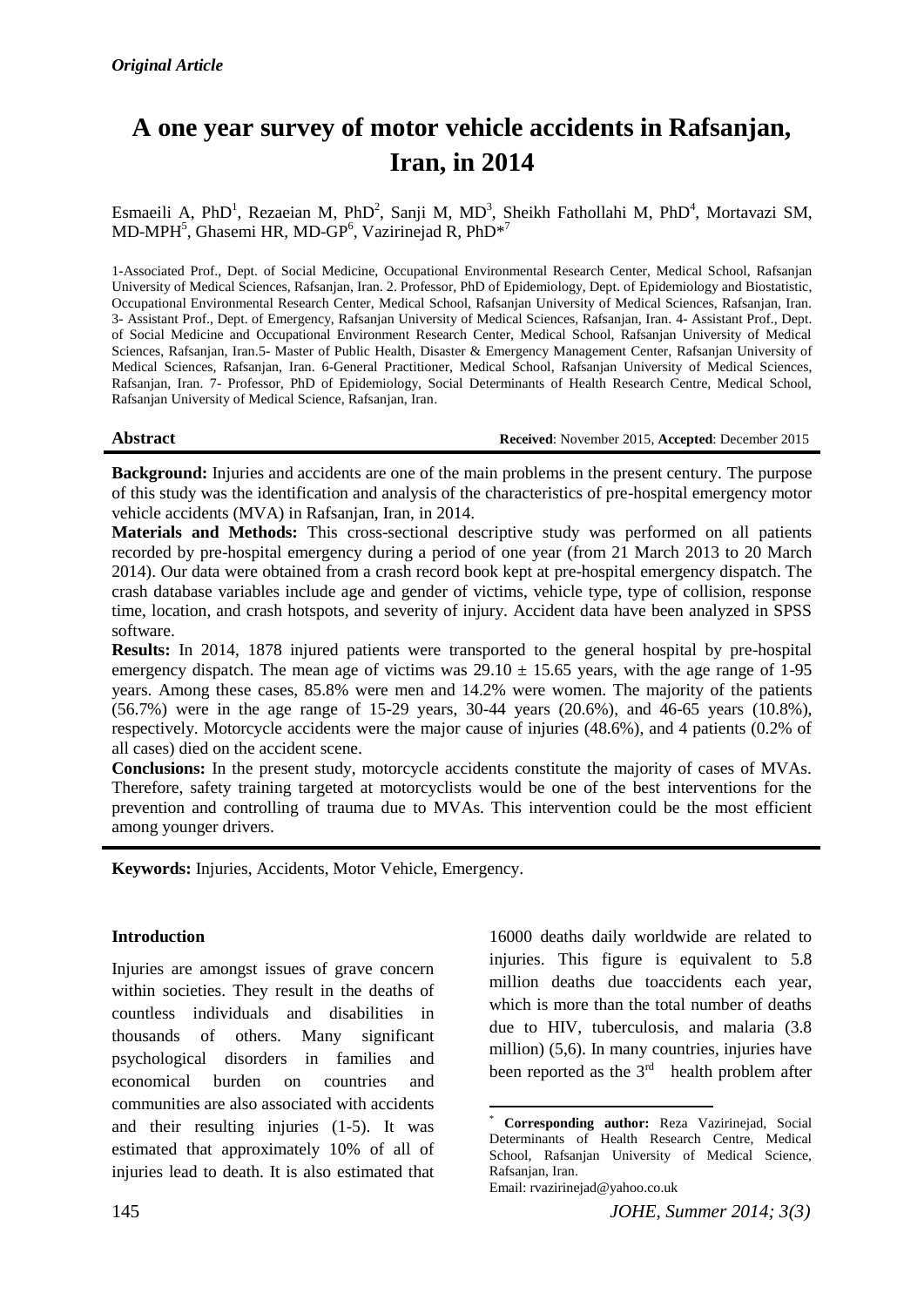cardiovascular diseases and cancer; furthermore, 90% of deaths from injuries occur in low and middle income countries (5, 6).

Motor vehicle accidents (MVAs) are the most common source of injury and death around the globe. In 2002, more than 1.18 million people died in MVAs, and approximately 15 million are injured every year in MVAs worldwide. About 70% of fatalities occur among young adults aged 15-44 years, and in many countries, MVAs have become the main cause of death among men in this age group. MVAs have become a major health burden in all societies in the  $21<sup>st</sup>$  century (7-10).

In Iran, a large number of injuries and deaths due to MVAs have been reported in the last few years. Due to the high social and economic cost of road accidents and their physical and psychological effects on individuals and communities, today, traffic accidents is one of the most important topics of scientific research. Similarly, in Rafafsanjan MVAs (as the developing countries) are also social-economically very important (11, 12).

The purpose of this study was the identification and analysis of the characteristics of pre-hospital emergency MVA in Rafsanjan, Iran, during a period of one year (from 21 Mar 2013 to 20 Mar 2014).

# **Materials and Methods**

The present study took place in Rafsanjan District, Kerman Province, 850 km South of Tehran, in the Southeast of Iran. This was a cross-sectional descriptive study. The study sample consisted of all patients referred to emergency wards during this time period. A checklist was designed based on the aim and objective of the study for the purpose of data collection. The checklist is comprised of two sections. The first section contains demographic information (e.g., age and gender). The second section of the checklist contains information about the vehicle type, type of collision, severity of injuries, response time, location and crash hotspots.

Injuries were classified into 3 groups in terms of severity (dead, major injury, and minor injury). Evaluation according to crash severity was performed by pre-hospital emergency technicians. For this reason, all technicians were trained before data collection on the evaluation of the victim's physical condition in terms of anatomic damage.

Data were analyzed using SPSS software (version 18, SPSS Inc., Chicago, IL, USA), and parametric (t-test, correlation test) and non-parametric analysis (chi-square, Fisher's exact test) tests were used where appropriate.

# **Results**

During the year 2014, 1878 injured patients were transferred to general hospitals by prehospital emergency dispatch. In other words, 5.14 victims of city street accidents referred to the emergency department of hospitals every day. Of those, 85.8% were men and 14.2% were women (men to women ratio was 6.04:1). The mean age of victims was  $29.10 \pm$ 15.65 years, with age range of 1-95 years (min  $= 19$ , max  $= 95$  years). The majority of the patients (56.7%) were in the age range of 15- 29 years, 30-45 years (20.6%), and 46-65 years (10.8%), respectively. As the results show, the rate of injuries in men was more than six fold higher than that in women, and the majority of injured patients (85.3%) were below the age of 45 years. Data on the victims and their accidents is presented in table 1.

The percentages of victims based on the type of vehicles and their age is presented in table 2. As shown in table 2, the most frequent vehicle accidents were motorcycle accidents (n  $= 913, 48.6\%$ ) and rollovers (n = 396, 21.1%), respectively. Statistical analysis showed that there was a significant association between the age of victims and the vehicle they had been driving ( $x^2 = 287.38$ , df = 16, P < 0.001).

More than 50% of victims were in the age range of 15-29 ( $n = 1065$ ), among which a considerable majority was injured in motorcycle accidents  $(57.9\%$ ,  $n = 617$ ). Among victims in the age range of older than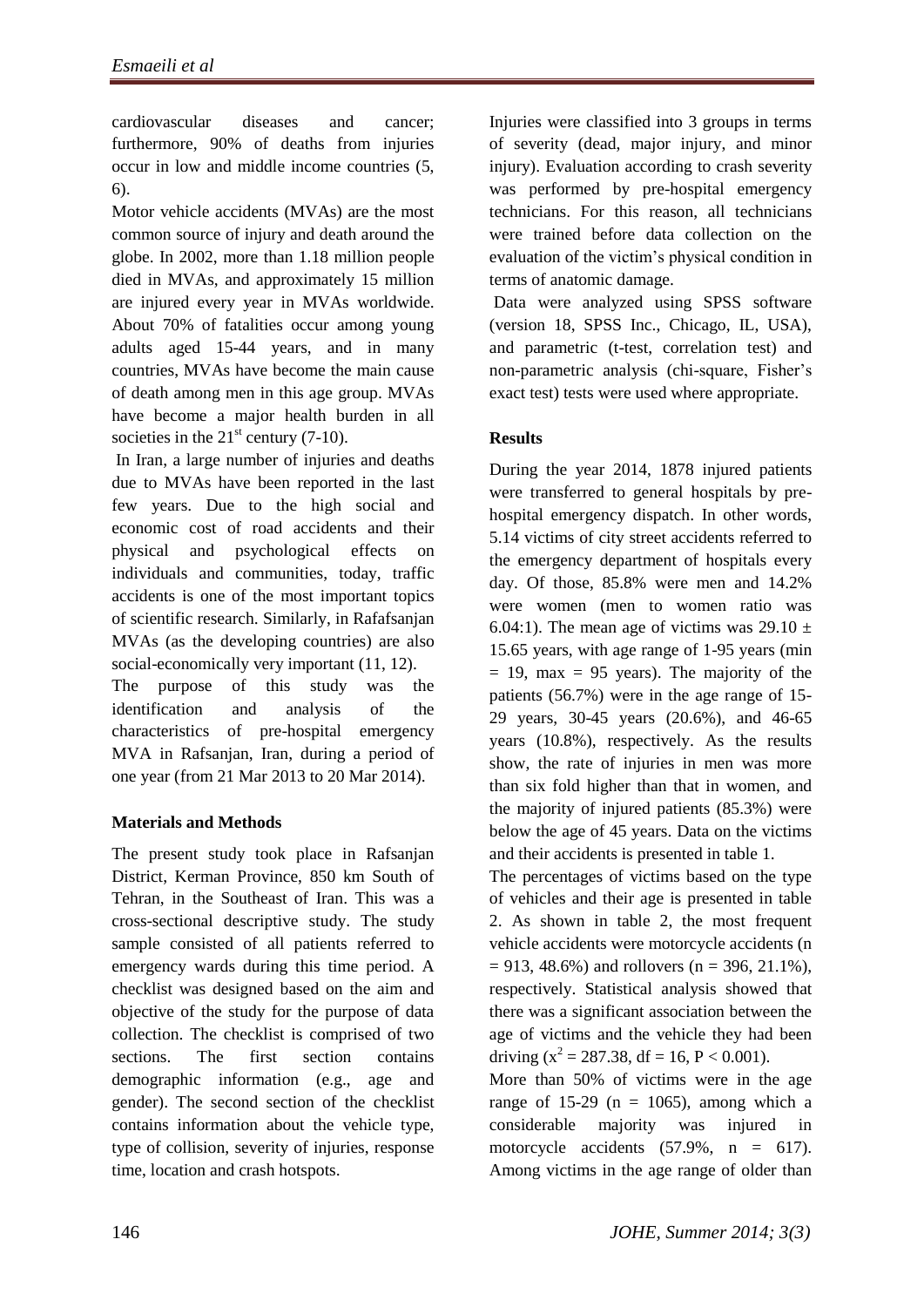65 years of age, the highest rate of accidents had taken place for pedestrians (47.3%).

| <b>Variables</b> |            | All motor vehicle<br>accidents |               |  |
|------------------|------------|--------------------------------|---------------|--|
|                  |            | $\mathbf N$                    | $\frac{0}{0}$ |  |
| Gender           |            |                                |               |  |
|                  | Male       | 1612                           | 85.8          |  |
|                  | Female     | 266                            | 14.2          |  |
| Age at census    |            |                                |               |  |
|                  | $0 - 14$   | 151                            | 8.0           |  |
|                  | 15-29      | 1065                           | 56.7          |  |
|                  | $30 - 45$  | 386                            | 20.6          |  |
|                  | 46-65      | 202                            | 10.8          |  |
|                  | > 65       | 74                             | 3.9           |  |
| <b>Season</b>    |            |                                |               |  |
|                  | Spring     | 461                            | 24.5          |  |
|                  | Summer     | 508                            | 27.1          |  |
|                  | Autumn     | 515                            | 27.4          |  |
|                  | Winter     | 394                            | 21.0          |  |
| Time of accident |            |                                |               |  |
|                  | $0 - 5:59$ | 37                             | 2.0           |  |
|                  | 6-11:59    | 513                            | 27.3          |  |
|                  | 12-16:59   | 573                            | 30.5          |  |
|                  | 17-23:59   | 755                            | 40.2          |  |
| Vehicle type     |            |                                |               |  |
|                  | Car        | 453                            | 24.1          |  |
|                  | Heavy car  | 18                             | 1.0           |  |
|                  | Motorcycle | 1407                           | 74.9          |  |

**Table 1: Demographic characteristics of motor vehicle accident victims and data on their accidents**

Collision types are presented in table 3. As data in table 3 shows, the accidents with the highest frequency were those of a motorcycle with a car  $(n = 913, 48.6\%)$ . It was also observed that in the majority of accidents, one of the vehicles involved was a motorcycle  $(n =$ 

1076, 56.2%). Frequency distribution of type of vehicle involved in the accidents based on the severity of injury is presented in table 4. There were 4 deceased cases among those injured in MVAs.

| <b>Type of accident</b> |               | Age group   |            |            |            |             |              |
|-------------------------|---------------|-------------|------------|------------|------------|-------------|--------------|
|                         |               | $0-14$ year | 15-29 year | 30-45 year | 46-65 year | $> 65$ year | <b>Total</b> |
| Car                     | N             | 9           | 52         | 47         | 17         | 6           | 131          |
|                         | $\frac{0}{0}$ | 6.0         | 4.9        | 12.2       | 8.4        | 8.1         | 7.0          |
| Motorcycle              | N             | 39          | 617        | 167        | 71         | 19          | 913          |
|                         | $\frac{0}{0}$ | 25.8        | 57.9       | 43.3       | 35.1       | 25.7        | 48.6         |
| <b>Pedestrians</b>      | N             | 65          | 85         | 61         | 75         | 35          | 321          |
|                         | $\frac{0}{0}$ | 43.0        | 8.0        | 15.8       | 37.1       | 47.3        | 17.1         |
| <b>Rollover</b>         | N             | 30          | 248        | 78         | 30         | 10          | 396          |
|                         | $\frac{0}{0}$ | 19.9        | 23.3       | 20.2       | 14.9       | 13.5        | 21.1         |
| <b>Other</b>            | N             | 8           | 63         | 33         | 9          | 4           | 117          |
|                         | $\frac{0}{0}$ | 5.3         | 5.9        | 8.5        | 4.5        | 5.4         | 6.2          |
| <b>Total</b>            | N             | 151         | 1065       | 386        | 202        | 74          | 1878         |
|                         | $\%$          | 100         | 100        | 100        | 100        | 100         | 100          |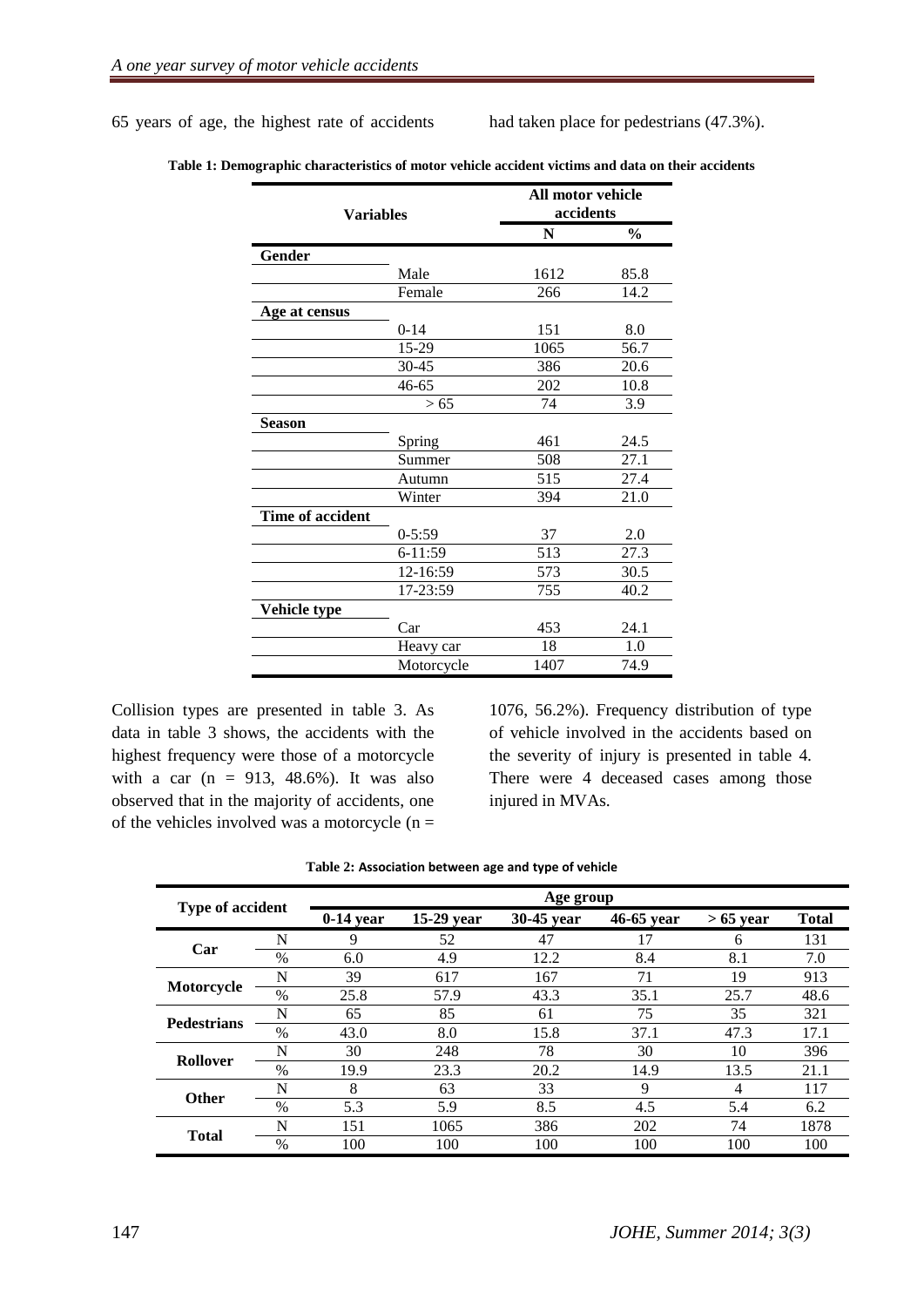| <b>Type of collision</b>    | <b>Frequency</b> | <b>Percentage</b> | Valid percent | <b>Cumulative percentage</b> |
|-----------------------------|------------------|-------------------|---------------|------------------------------|
| <b>Car-Pedestrian</b>       | 209              | 11.1              | 11.1          | 11.1                         |
| Car-Motorcycle              | 913              | 48.6              | 48.6          | 59.7                         |
| <b>Heavy car-Motorcycle</b> | 14               | 0.7               | 0.7           | 60.5                         |
| <b>Car-Barrier</b>          | 52               | 2.8               | 2.8           | 63.3                         |
| <b>Motorcycle-Barrier</b>   | 17               | 0.9               | 0.9           | 64.2                         |
| Car-car                     | 131              | 7.0               | 7.0           | 71.1                         |
| <b>Heavy car-Car</b>        | 21               | 1.1               | 1.1           | 72.3                         |
| <b>Bicycle-Heavy car</b>    | 12               | 0.6               | 0.6           | 72.9                         |
| <b>Bicycle-Barrier</b>      | 1                | 0.1               | 0.1           | 72.9                         |
| Motorcycle-Pedestrian       | 112              | 6.0               | 6.0           | 78.9                         |
| Overturn                    | 396              | 21.1              | 21.1          | 100                          |
| <b>Total</b>                | 1878             | 100               | 100           |                              |

**Table 3: Frequency distribution of accidents based on the type of collision** 

Moreover, 50% of deceased cases  $(n = 2)$  were injured by personal cars and the remaining were injured by motorcycles  $(n = 2)$ . Of the 1386 victims of accidents due to motorcycles, about 30% were severely injured  $(n = 410)$ . More than 90% of accidents by bicycles

resulted in mild injuries and less than 10% of individuals riding bicycles were severely injured in the accidents. No significant difference was observed between the severities of accidents by different vehicles (Table 4).

| <b>Severity</b> |      | <b>Type</b> |                  |            |                |                |              |  |  |
|-----------------|------|-------------|------------------|------------|----------------|----------------|--------------|--|--|
|                 |      | Car         | <b>Heavy car</b> | Motorcycle | <b>Bicycle</b> | <b>Tractor</b> | <b>Total</b> |  |  |
| <b>Minor</b>    | N    | 298         | 9                | 974        | 19             | 3              | 1303         |  |  |
|                 | %    | 65.5        | 60.0             | 70.3       | 90.5           | 100            | 69.4         |  |  |
| <b>Severe</b>   | N    | 153         | 6                | 410        | 2              | $\Omega$       | 571          |  |  |
|                 | $\%$ | 33.8        | 40.0             | 29.6       | 9.5            | 0.0            | 30.4         |  |  |
| Death           | N    | 2           | $\Omega$         | 2          | 0              | $\Omega$       | 4            |  |  |
|                 | $\%$ | 0.4         | 0.0              | 0.1        | 0.0            | 0.0            | 0.2          |  |  |
| <b>Total</b>    | N    | 453         | 15               | 1386       | 21             | 3              | 1878         |  |  |
|                 | $\%$ | 100         | 100              | 100        | 100            | 100            | 100          |  |  |

**Table 4: Frequency distribution of type of vehicle based on the severity of injuries**

# **Discussion**

Disabilities and death related to injuries are the most tragic phenomena in the present day. In other words, injuries (intentional and/or unintentional) are among the most common public health problems. As a result, public health has an important role to play in continuing the research for a better understanding of injuries (3, 6). In this study, we found that men were injured more than women, as injury in men was more than six times that in women. The majority of the victims (56.7%) were the in the age group of 15-29 years. Many previous epidemiological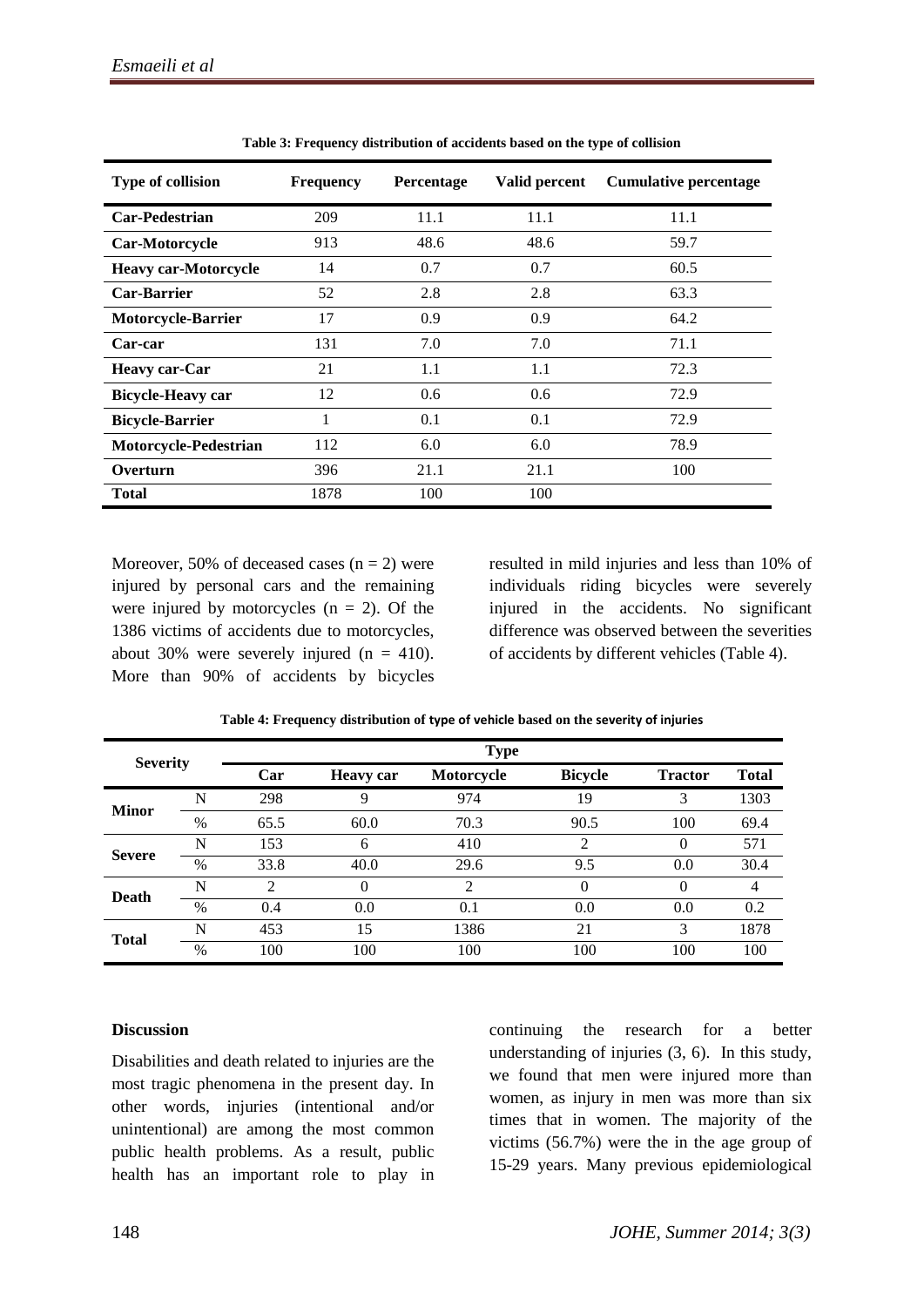studies declared that the majority of victims were young and middle aged; moreover, there was a higher rate of injuries in men than women (11, 13, 14). The study by Dura et al. showed that the frequency of injuries in women and men were 32% and 68%, respectively. Furthermore, the mean age of victims was  $34.8 \pm 17.3$  years, with an age range of 3 months to 87 years (15).

Another study in Mexico on victims of traffic accidents, reported that 54% of injured individuals had been injured in MVSs (16). In addition, 59.3% of those injured in MVSs were under 29 years of age, and 70.39% were men and 29.61% were women (16). Results obtained in the present study, with respect to sex and age, are i agreement with those reported in other studies (17, 18). There was no difference between the different seasons, although the number of accidents which had occurred in summer and autumn was higher than winter and spring. Also results show that the majority of accidents occur in the 17 hours before midnight. The study by Charkazi et al. found that most accidents occur in the summer and autumn (19), which was in agreement with the results of the present study.

Results presented in table 2 show that most victims were in the age group of 15-29 years and had had an accident with a motorcycle. However, in the age groups of younger than 15 years and older than 65 years, the majority of victims had been a pedestrian at the time of the accident. This indicates the need for education for the age group of 15-29 years in relation to the safe use of motorcycles. The second reason for accidents in the age group of 15-29 years was rollover, indicating the high speed of the vehicle and their inability to control the car. This age group in turn, is deserved to be trained for driving, according to the training instructions issued by government. Charkazi et al. found that the age group of 13-29 years, with 63.9% traffic accidents, had the highest rate of victims (19). Nóbrega et al. analyzed 2570 patients who had had traffic accidents and found that 67.8% were motorcyclists (13).

This result is in accordance with the findings of the current study.

As table 3 shows, the highest percentage of victims were involved in a car collision with a motorcycle. The results showed that motorcyclists in the city are a major factor in accidents; therefore, the use of appropriate interventions for these individuals is essential to reduce injuries. An important intervention is the training of traffic laws and regulations. Car collision with a pedestrian is important and represents pedestrians' use of unsafe passages. Our findings show that the most recorded accidents (75%) had been occurred by motorcycles that illustrates motorcycles are being used frequently in the area of this study.

Our study revealed that MVAs constituted the majority of injuries in this district of Kerman Province. Among the MVAs, motorcycle accidents were the most common causes of injuries. Thus, in fact, motorcyclists can be classified as a vulnerable group of the population in this region of Iran.

Palaver et al also found that 67.7% of collisions were with motorcycles, and the most frequent type of collision by vehicles was motorcycle-car on city streets with 42% (20). Spoerri et al. found that only 15.7% of MVAs were motorcycle accidents. Moreover, 16.0% of victims were pedestrians (21). Hayakawa et al. showed that the percentage of fatal vehicle collisions with pedestrians were higher in Japan than in the United States (28.5% vs. 18.2%) (22). According to a study conducted by Dilek Durak et al., trauma was most commonly sustained within the motor vehicle (15).

To reduce this type of accident, it is recommended that pedestrian use overpasses or underpasses. Rollovers are a major cause of traffic accidents and indicate the high speed of drivers. Training regulations and traffic laws to reduce these types of accidents can be a great help.

As shown in table 4, although the number of accidents by heavy cars is small, they result in a high percentage of severe injuries, which is an indication for the necessity of action in this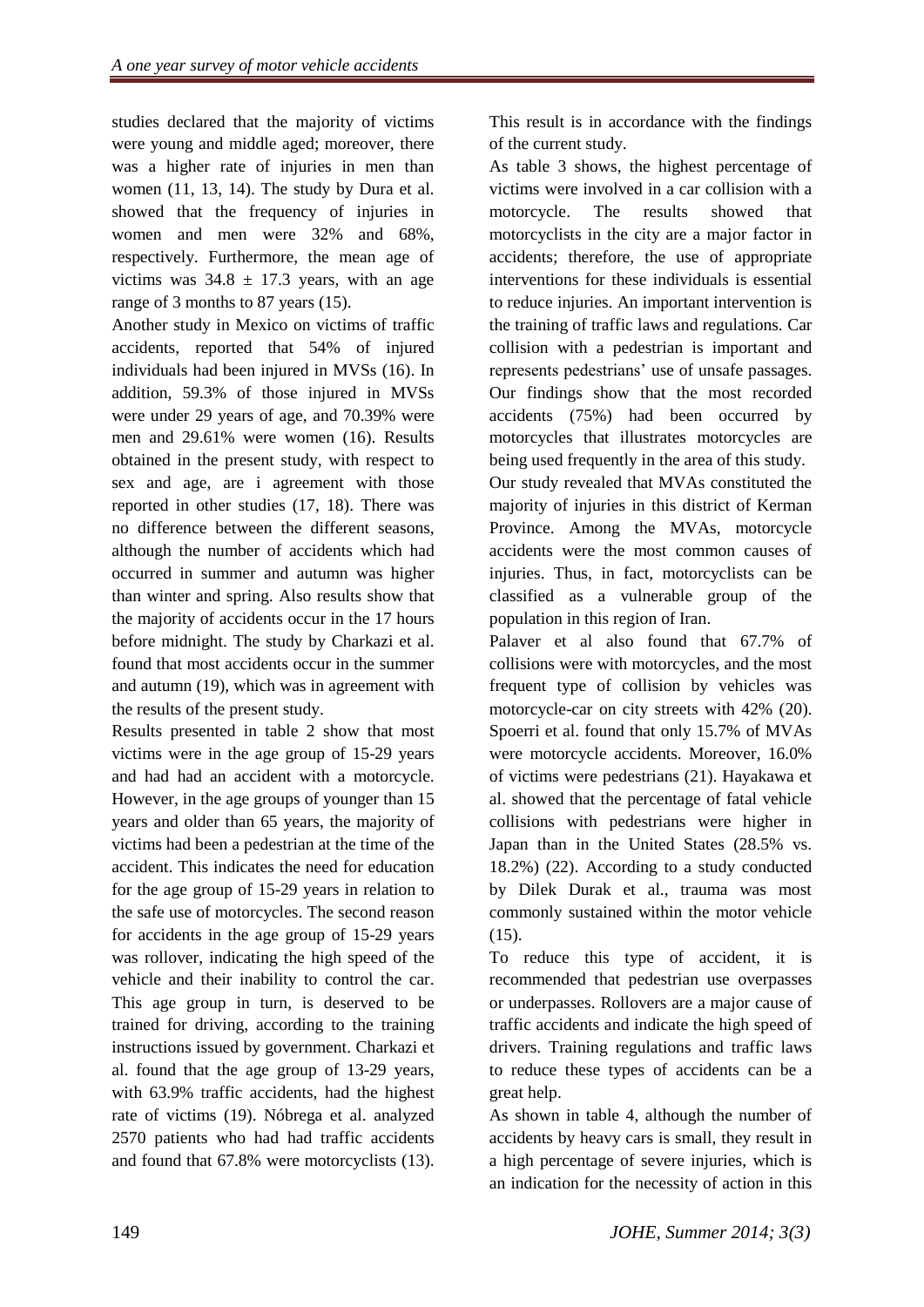regard. More than a third of accidents with cars resulted in severe injuries. Hence, it is necessary that appropriate action be taken to enforce traffic laws and guidelines. The research by Hijar et al. shows that 69.96% of victims had non-severe injuries and only 30.96% of victims had severe injuries (16). This finding is in agreement with that of the current research.

# **Conclusion**

The results of this study could help managers and social planners in the health section, especially police department planners to modify and control the generating factors of MVAs in order to reduce MVAs. MVAs, as important causes of injuries, most frequently occurred by motorcycles in the district studied. Therefore, safety training targeted at motorcyclists would be one of the best interventions for the prevention and controlling of trauma due to MVAs. This intervention could be the most efficient among younger drivers.

## **Acknowledgments**

The authors would like to thank and fully acknowledge the participants, in particular our colleagues in Pre-hospital Emergency Ward, for making this study possible. The authors would also like thank Occupational Environment Research Center for their financial support.

#### **Conflict of interest:** None declared.

## **References**

- 1- Moshiro C, Heuch I, Astrøm AN, Setel P, Hemed Y, Kvåle G. Injury morbidity in an urban and a rural area in Tanzania: an epidemiological survey. BMC Public Health 2005; 5:11.
- 2- Olawale OA, Owoaje ET. Incidence and pattern of injuries among residents of a rural area in South-Western Nigeria: a community-based study. BMC Public Health 2007; 7:246.
- 3- Mock C, Quansah R, Krishnan R, Arreola-Risa C, Rivara F. Strengthening the

prevention and care of injuries worldwide. Lancet 2004; 363(9427):2172-9.

- 4- Wesson HK, Boikhutso N, Bachani AM, Hofman KJ, Hyder AA. The cost of injury and trauma care in low- and middle-income countries: a review of economic evidence. Health Policy Plan 2014; 29(6):795-808.
- 5- Zwi AB, Forjuoh S, Murugusampillay S, Odero W, Watts C. Injuries in developing countries: policy response needed now. [Trans R Soc Trop Med Hyg](http://www.ncbi.nlm.nih.gov/pubmed/9015490) 1996; 90(6):593-5.
- 6- Norton R, Kobusingye O. Injuries. N Engl J Med 2013; 368(18):1723-30.
- 7- Ameratunga S, Hijar M, Norton R. Roadtraffic injuries: confronting disparities to address a global-health problem. Lancet 2006; 367(9521):1533-40.
- 8- Sharma BR. Road traffic injuries: a major global public health crisis. Public Health 2008; 122(12):1399-406.
- 9- Reddy GM, Negandhi H, Singh D, Singh AJ. Extent and determinants of cost of road traffic injuries in an Indian city. Indian J Med Sci 2009; 63(12):549-56.
- 10- Mohan D. Road traffic injuries: a stocktaking. Best Pract Res Clin Rheumatol 2008; 22(4):725-39.
- 11- Afzali S, Saleh A, Seif Rabiei MA, Taheri K. Frequency of alcohol and substance abuse observed in drivers killed in traffic accidents in Hamadan, Iran. Arch Iran Med 2013; 16(4):240-2.
- 12- Majdzadeh R, Khalagi K, Naraghi K, Motevalian A, Eshraghian MR. Determinants of traffic injuries in drivers and motorcyclists involved in an accident. Accid Anal Prev 2008; 40(1):17-23.
- 13- [Nóbrega LM,](http://www.ncbi.nlm.nih.gov/pubmed?term=N%C3%B3brega%20LM%5BAuthor%5D&cauthor=true&cauthor_uid=25224022) [Cavalcante GM,](http://www.ncbi.nlm.nih.gov/pubmed?term=Cavalcante%20GM%5BAuthor%5D&cauthor=true&cauthor_uid=25224022) [Lima MM,](http://www.ncbi.nlm.nih.gov/pubmed?term=Lima%20MM%5BAuthor%5D&cauthor=true&cauthor_uid=25224022) [Madruga RC,](http://www.ncbi.nlm.nih.gov/pubmed?term=Madruga%20RC%5BAuthor%5D&cauthor=true&cauthor_uid=25224022) [Ramos-Jorge ML,](http://www.ncbi.nlm.nih.gov/pubmed?term=Ramos-Jorge%20ML%5BAuthor%5D&cauthor=true&cauthor_uid=25224022) [d'Avila S.](http://www.ncbi.nlm.nih.gov/pubmed?term=d) Prevalence of facial trauma and associated factors in victims of road traffic accidents[.](http://www.sciencedirect.com/science/journal/07356757) [Am J Emerg Med](http://www.sciencedirect.com/science/journal/07356757) 2014; 32(11):1382–6.
- 14- Kanaan A, Huertas P, Santiago A, Sánchez JA, Martínez P. Incidence of different health factors and their influence on traffic accidents in the province of Madrid, Spain. Leg Med (Tokyo) 2009; 11 Suppl 1:S333-6.
- 15- Durak D, Fedakar R, Türkmen N, Akgöz S, Baduroğlu E. Road traffic collisions in Bursa, Turkey, during 2003, 2004 and 2005. Injury 2008; 39(5):547-53.
- 16- Híjar M, Arredondo A, Carrillo C, Solórzano L. Road traffic injuries in an urban area in Mexico. An epidemiological and cost analysis. Accid Anal Prev 2004; 36(1):37- 42.
- 17- Batstone MD, Monsour FN, Pattel P, Lynham A, The patterns of facial injury suffered by patients in road traffic accidents: a case controlled study. Int J Surg 2007; 5(4):250-4.
- 18- Vorko-Jović A, Kern J, Biloglav Z. Risk factors in urban road traffic accidents. J Safety Res 2006; 37(1):93-8.
- 19- Charkazi A, Esmaeili A, Garkaz G, Qoreishi Z, Gerey S, Nazari S. Epidemiologic survey